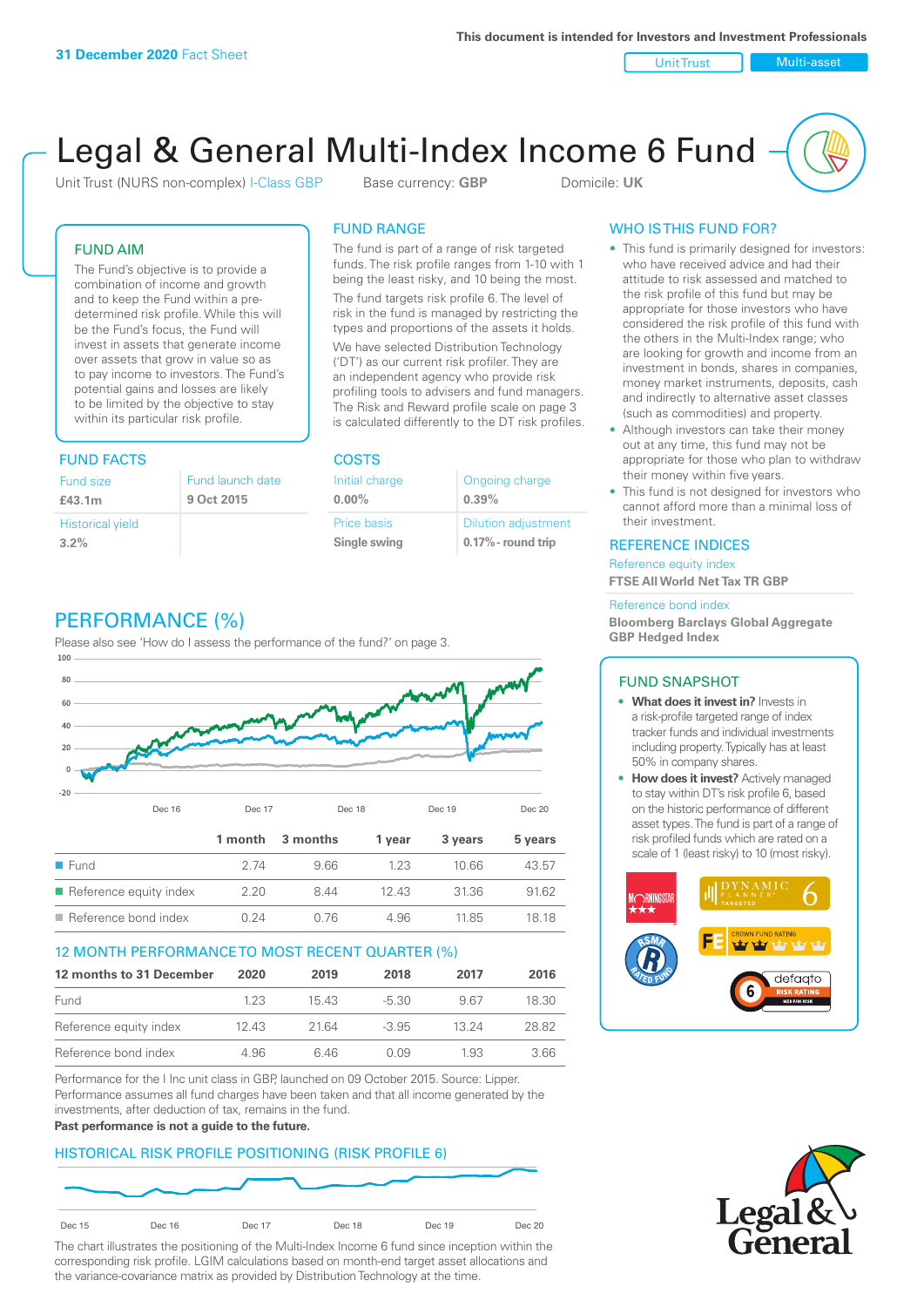### Legal & General Multi-Index Income 6 Fund

Unit Trust (NURS non-complex) I-Class GBP

### PORTFOLIO BREAKDOWN

All data source LGIM unless otherwise stated. Totals may not sum due to rounding.





### FUND MANAGERS

The fund managers have responsibility for managing the multi-index fund range. They are part of the Multi-Asset Funds (MAF) team in LGIM. This team focuses on designing and managing multi-asset funds that are tailored to match the specific objectives of various client types. The team sits within a wider Asset Allocation team which combines both depth of experience with a broad range of expertise from different fields, including fund management, investment consulting and risk management roles.

## TOP 10 HOLDINGS (%)

| UK Equities Index Trust          | 13.5 |
|----------------------------------|------|
| iShares UK Equity (dividend)     | 9.5  |
| US Equities Index Trust          | 7.5  |
| High Income Trust                | 6.5  |
| <b>EM Debt USD Index Trust</b>   | 6.0  |
| Emerging Market Index Trust      | 6.0  |
| Europe Equities Index Trust      | 5.8  |
| Pacific Equities Index Trust     | 5.5  |
| <b>EM Debt Local Index Trust</b> | 5.0  |
| <b>UK 250 Index</b>              | 4.5  |
|                                  |      |